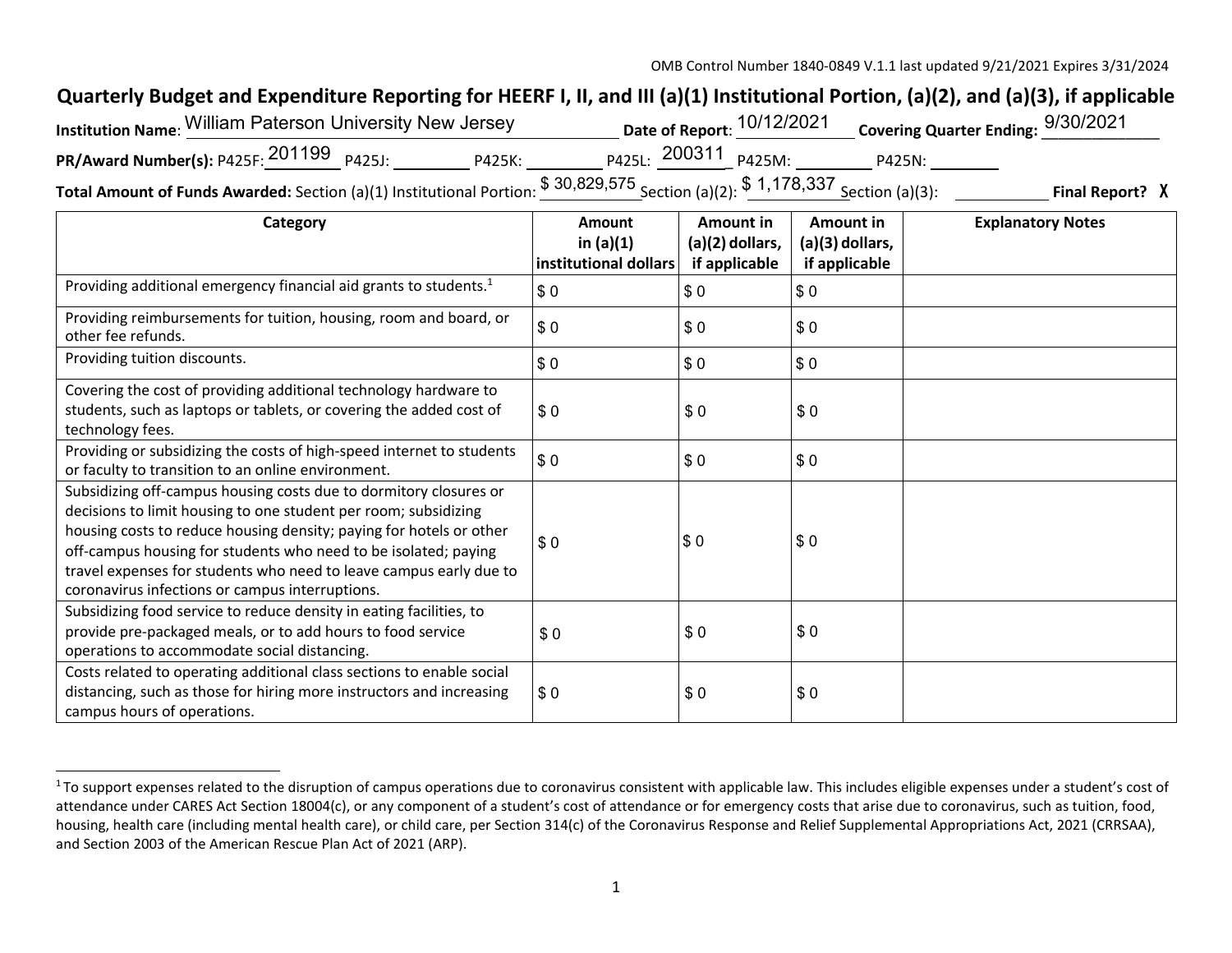OMB Control Number 1840-0849 V.1.1 last updated 9/21/2021 Expires 3/31/2024

| Category                                                                                                                                                                                                                                                                     | Amount<br>in $(a)(1)$ | <b>Amount in</b><br>(a)(2) dollars, | Amount in<br>(a)(3) dollars, | <b>Explanatory Notes</b>                                                                                                                                                            |
|------------------------------------------------------------------------------------------------------------------------------------------------------------------------------------------------------------------------------------------------------------------------------|-----------------------|-------------------------------------|------------------------------|-------------------------------------------------------------------------------------------------------------------------------------------------------------------------------------|
|                                                                                                                                                                                                                                                                              | institutional dollars | if applicable                       | if applicable                |                                                                                                                                                                                     |
| Campus safety and operations. <sup>2</sup>                                                                                                                                                                                                                                   | \$0                   | \$0                                 | \$0                          |                                                                                                                                                                                     |
| Purchasing, leasing, or renting additional instructional equipment<br>and supplies (such as laboratory equipment or computers) to reduce<br>the number of students sharing equipment or supplies during a class<br>period and to provide time for disinfection between uses. | \$0                   | \$0                                 | \$0                          |                                                                                                                                                                                     |
| Replacing lost revenue from academic sources. <sup>3</sup>                                                                                                                                                                                                                   | \$0                   | \$0                                 | \$0                          |                                                                                                                                                                                     |
| Replacing lost revenue from auxiliary services sources (i.e., cancelled<br>ancillary events; disruption of food service, dorms, childcare, or<br>other facilities; cancellation of use of campus venues by other<br>organizations, lost parking revenue, etc.). <sup>3</sup> | \$76,699              | \$1,443,732                         | \$0                          | Replacing lost revenue from auxiliary<br>services from such sources as:<br>(a) Disrupted Food Sales<br>(b)Cancelled Program Fees<br>(c)Lost Parking Revenue<br>(d)Lost Ticket Sales |
| Purchasing faculty and staff training in online instruction; or paying<br>additional funds to staff who are providing training in addition to<br>their regular job responsibilities.                                                                                         | \$0                   | \$0                                 | \$0                          |                                                                                                                                                                                     |
| Purchasing, leasing, or renting additional equipment or software to<br>enable distance learning, or upgrading campus wi-fi access or<br>extending open networks to parking lots or public spaces, etc.                                                                       | \$0                   | \$0                                 | \$0                          |                                                                                                                                                                                     |
| Other Uses of (a)(1) Institutional Portion funds. <sup>4</sup>                                                                                                                                                                                                               | \$2,404,268           |                                     |                              | Defraying payroll expenses associated<br>with coronavirus and indirect costs per<br>negotiated indirect cost rate agreement<br>Payroll=\$1,553,145                                  |
|                                                                                                                                                                                                                                                                              |                       |                                     |                              | Indirect Costs @ 54.8%=\$851,123                                                                                                                                                    |
| Other Uses of (a)(2) or (a)(3) funds, if applicable. <sup>5</sup>                                                                                                                                                                                                            |                       | \$342,871                           | \$0                          | Laptop Purchases to facilitate remote<br>Work/Instruction                                                                                                                           |
| <b>Quarterly Expenditures for Each Program</b>                                                                                                                                                                                                                               | \$2,480,967           | \$1,786,603                         | \$0                          |                                                                                                                                                                                     |
| <b>Total of Quarterly Expenditures</b>                                                                                                                                                                                                                                       | \$4,267,570           |                                     |                              |                                                                                                                                                                                     |

<sup>&</sup>lt;sup>2</sup> Including costs or expenses related to the disinfecting and cleaning of dorms and other campus facilities, purchases of personal protective equipment (PPE), purchases of cleaning supplies, adding personnel to increase the frequency of cleaning, the reconfiguration of facilities to promote social distancing, etc.

<sup>&</sup>lt;sup>3</sup> Please see the Department's HEERF Lost Revenue FAQs (March 19, 2021) for more information regarding what may be appropriately included in an estimate of lost revenue.

<sup>&</sup>lt;sup>4</sup> Please post additional documentation as appropriate and briefly explain in the "Explanatory Notes" section. Please note that funds for (a)(1) Institutional Portion may be used to defray expenses associated with coronavirus (including lost revenue, reimbursement for expenses already incurred, technology costs associated with a transition to distance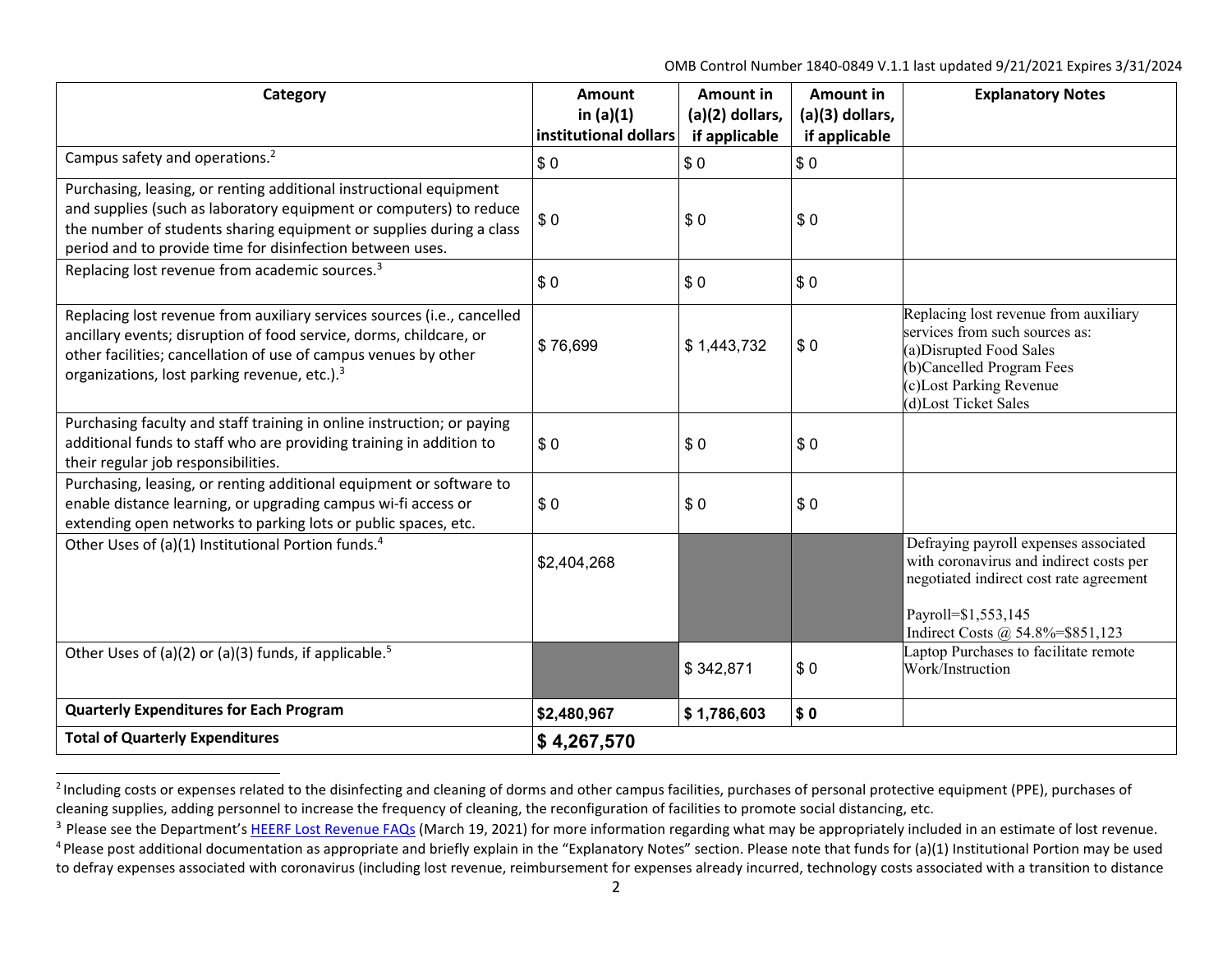education, faculty and staff trainings, and payroll).

<sup>5</sup> Please post additional documentation as appropriate and briefly explain in the "Explanatory Notes" section. Please note that funds for (a)(2) and (a)(3) may be used to defray expenses associated with coronavirus (including lost revenue, reimbursement for expenses already incurred, technology costs associated with a transition to distance education, faculty and staff trainings, and payroll).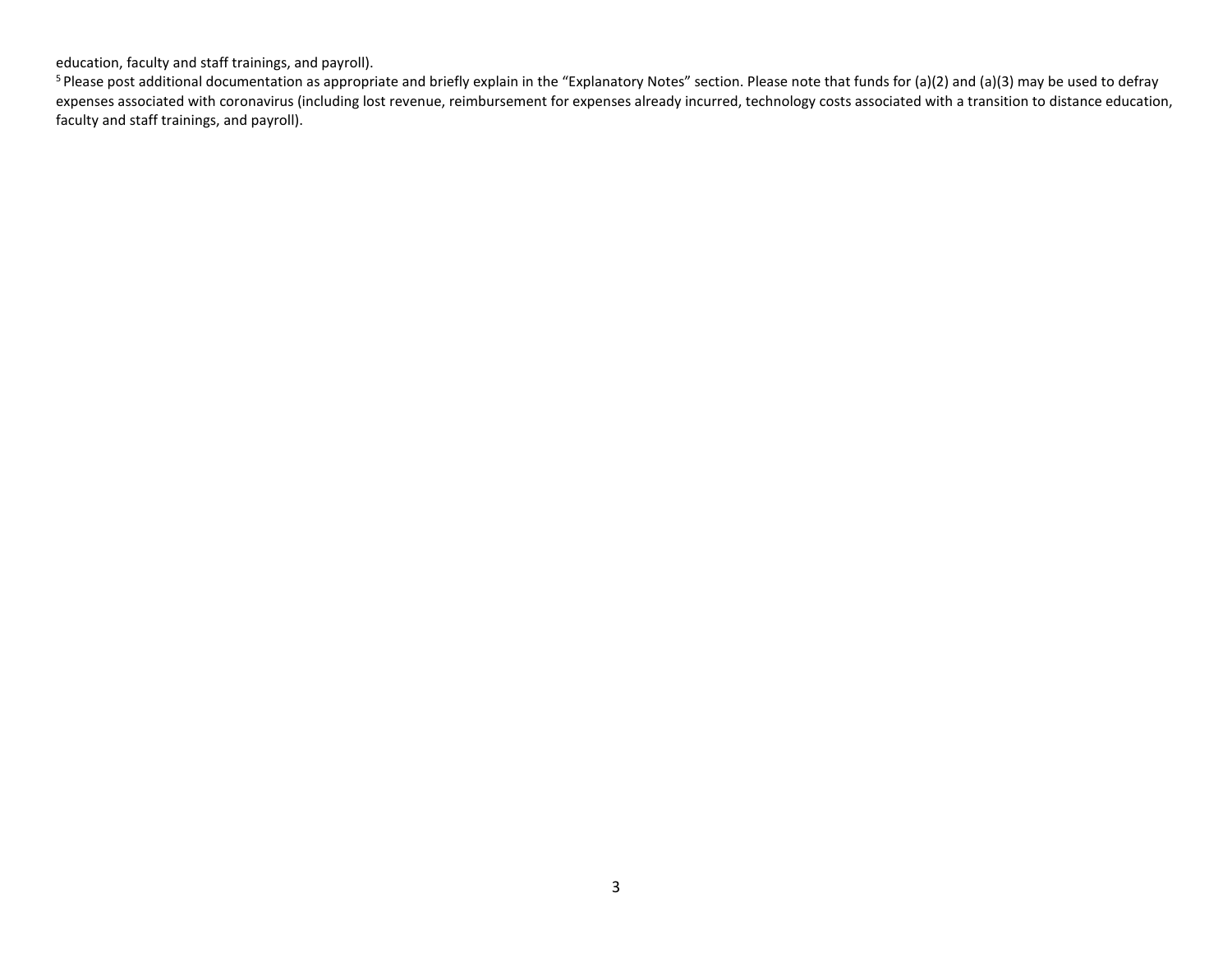## **Form Instructions**

*Completing the Form*: On each form, fill out the institution of higher education (IHE or institution) name, the date of the report, the appropriate quarter the report covers (September 30, December 31, March 31, June 30), the 11-digit PR/Award Number (number is found in Box 2 of your Grant Award Notification (GAN)) for each HEERF grant funding stream as applicable, the total amount of funds awarded by the Department (including reserve funds if awarded), and check the box if the report is a "final report." Institutions that expended HEERF grant funds during the calendar quarter from January 1 – March 30, 2021 are required to post the quarterly report that involved the expenditure of HEERF II CRRSAA and HEERF I CARES Act funds. The Department did not previously affirmatively indicate this reporting requirement was in place for HEERF II CRRSAA funds. As such, institutions may have until the end of the second calendar quarter, June 30, 2021, to post these retroactive reports if they have not already done so. As of the July 10, 2021 quarterly reporting deadline, institutions are encouraged, but not required to, submit the quarterly reports (this institutional reporting form and the student quarterly report) to the Department by emailing those reports as PDF attachments to [HEERFreporting@ed.gov.](mailto:HEERFreporting@ed.gov)

In the chart, an institution must specify the amount of expended HEERF I, II, and IIII funds for each funding category: (a)(1) Institutional Portion; (a)(2), and (a)(3), if applicable. (a)(2) funds include Assistance Listing Numbers (ALNs) 84.425J (Historically Black Colleges and Universities (HBCUs)), 84.425K (Tribally Controlled Colleges and Universities (TCCUs)), 84.425L (Minority Serving Institutions (MSIs)), 84.425M (Strengthening Institutions Program (SIP)); (a)(3) funds are for ALN 84.425N (Fund for the Improvement of Postsecondary Education (FIPSE) Formula Grant) and 84.425S (SAIHE). Each category is deliberately broad and may not capture specific grant program requirements. Explanatory footnotes help clarify certain reporting categories. While some itemsin the chart are blocked out, please note that the blocking of such items is consistent with Department guidance and FAQs and is not definitive. Provide brief explanatory notes for how funds were expended, including the title and brief description of each project or activity in which funds were expended. Do not include personally identifiable information (PII). Calculate the amount of the (a)(1) Institutional Portion, (a)(2) and (a)(3) funds in the "Quarterly Expenditures for each Program" row, and the grand total of all three in the "Total of Quarterly Expenditures" row. Round expenditures to the nearest dollar. If there is no expenditure to report for a given cell, fill it with a "0." Please refrain from using any symbols throughout the form, including but not limited to ">" or "~."

*Posting the Form*: This form must be conspicuously posted on the institution's primary website on the same page the reports of the IHE's activities as to the emergency financial aid grants to students made with funds from the IHE's allocation under (a)(1) of the CARES Act, CRRSAA, and ARP (Student Aid Portion) are posted. It must be posted as a PDF. No handwritten or scanned PDFs are allowed. Please refrain from adding additional material to the uploaded form. The PDF must be named in the following manner: [8- digit OPEID][Survey Name][Quarter/Year][Date of Release]. For example, 01177600 HEERF Q32021 101021. The 8-digit OPEID can be found at the [DAPIP website](https://ope.ed.gov/dapip/%23/home) or the [NCES website.](https://nces.ed.gov/collegenavigator/) In the event a DUNS number applies to multiple OPEIDs, use the OPEID for the campus with the highest enrollment. The quarter pertains to the calendar year, following the same cadence the reporting periods follows. The date of release should be reported as the deadline for form submission, 10 days after the end of each reporting period. A new separate form must be posted covering each quarterly reporting period (September 30, December 31, March 31, June 30), concluding after either (1) posting the quarterly report ending September 30, 2023 or (2) when an institution has expended and liquidated all (a)(1) Institutional Portion, (a)(2), and (a)(3) funds and checks the "final report" box. IHEs must post this quarterly report form no later than 10 days after the end of each calendar quarter (October 10, January 10, April 10, July 10). Each quarterly report must be separately maintained in a PDF document linked directly from the IHE's HEERF reporting webpage. Reports must be maintained for at least three years after the submission of the final report per 2 CFR § 200.333. Any changes or updates after initial posting must be conspicuously noted after initial posting and the date of the change must be noted in the "Date of Report" line.